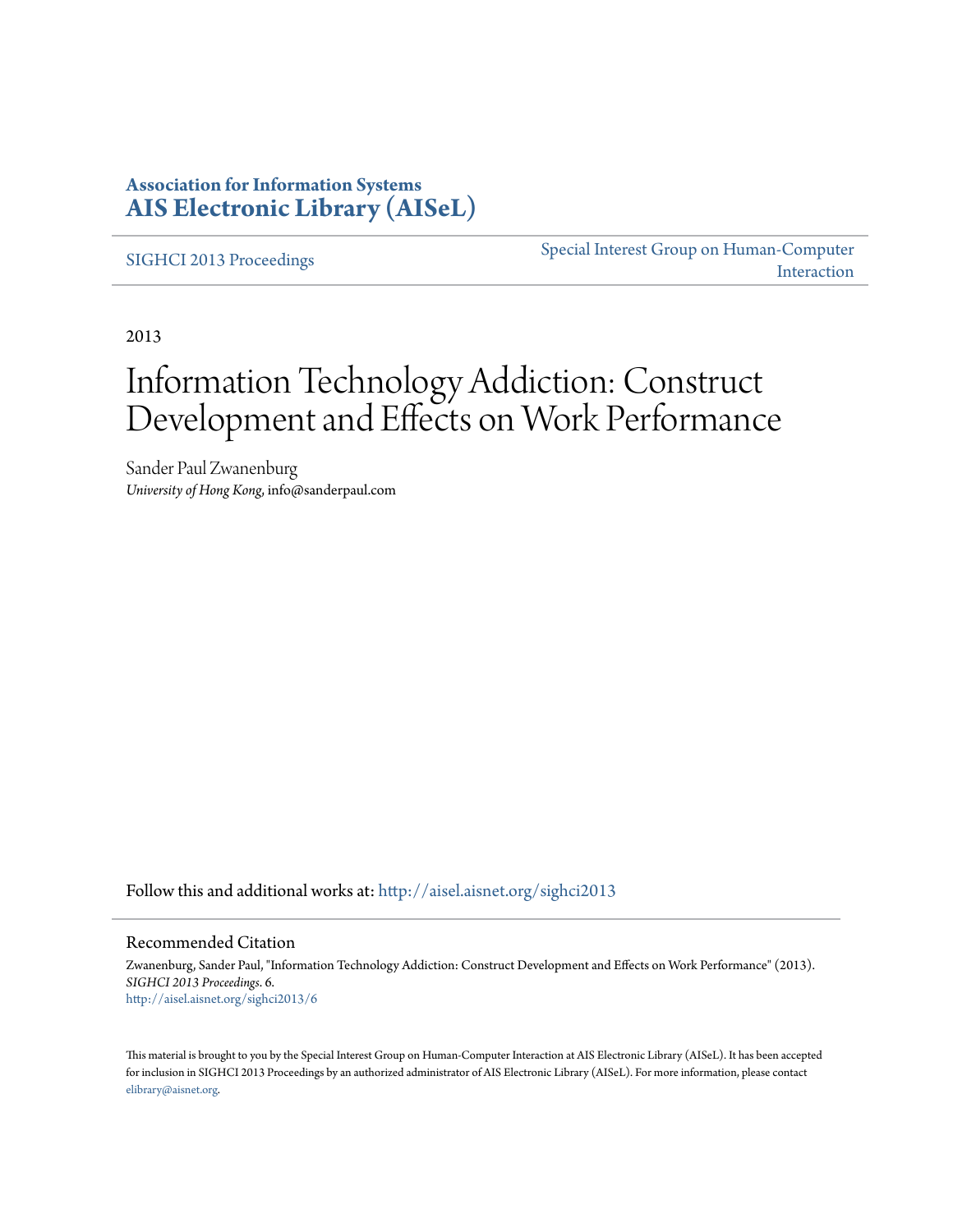## **Information Technology Addiction: Construct Development and Effects on Work Performance**

*Doctoral Student Roundtable* 

**Sander Paul Zwanenburg**  School of Business The University of Hong Kong spz1@hku.hk

#### **ABSTRACT**

IT addiction is a growing threat to quality of life and work performance. Online social networks, computer games and email are among the main culprits of such addiction. Surprisingly, the MIS literature has paid scant attention to this important area of research. An important limitation of past research is a focus that is too narrow to study the overall dynamics of IT addiction. My dissertation aims to elucidate these dynamics by incorporating multiple technologies and using a multi-method approach. Based on theories of reward and self-control, I will first define IT addiction and develop an instrument to measure it. I will then employ an experiment to validate the scale and to examine the effects of IT addiction on work performance. The results should pave the way for further academic inquiry into the nature of this ever-important construct, and should suggest practical measures to overcome its deleterious effects in the workplace.

#### **Keywords**

IT addiction, instrument development, work performance, multi-method, reward, self-control.

#### **INTRODUCTION**

People increasingly rely on technologies for their education, leisure, and work. They surround themselves with internetconnected devices to communicate with colleagues, play games, and catch up with friends. Using these technologies can be fun and functional, but a danger looms in their rewards. Processing rewarding stimuli strengthen habits and desires and can lead to addiction (Grant et al. 2010), i.e. impaired control over a specific behavior (West 2006). Like other addictions, IT addiction can affect quality of life; it leads to depression, family conflict, and poor academic performance (Turel and Serenko 2012). At work, one danger of IT addiction frequent interruptions. Shifts in attention are mentally taxing and impede memory and learning. Furthermore, when much attention is diverted to non-work activities, the lack of work focus affects job performance (Coker 2011). These adverse consequences merit inquiry into the phenomenon of IT addiction.

But we know little about the exact dynamics by which IT addiction manifests itself, despite researchers' increasing interest in the topic. Many researchers narrowly focus on specific activities or use instruments with increasingly problematic validity in the work context.

To address this limitation, I aim to elucidate the meaning of IT addiction. I define IT addiction based on theories of reward and self-control (Muraven and Baumeister 2000). I will then develop a scale to measure it, and examine its effects on work performance. The resulting scale should aid academic inquiry into the construct. An improved understanding of its dynamics should be of great value to those concerned with job performance as it may be used to reduce IT addiction in individuals and organizations.

#### **BACKGROUND**

Addiction is an individual's trait of impaired self-control over a specific rewarding behavior (Grant et al. 2010; Redish et al. 2008; West 2006). Addicted individuals cannot easily override impulses to engage in a certain behavior, in spite of their goals or intentions.

No general theory of addiction exists, which has led to confusion and controversy of what it actually is. Historically, the addiction construct has been based on the mere co-occurrence of various phenomena related to drug use. Examples include the need for more stimuli to achieve satisfaction and having conflicts with others about the behavior. The correlations between such addiction phenomena is low because of a range of confounding factors (Redish et al. 2008). These phenomena remain, however, the basis for psychiatric diagnosis (American Psychiatric Association 2010), and have heavily influenced the measurement of addiction in academia across behavioral domains (Brown 1993; Griffiths 1996).

Fortunately, recent research on rewards and self-control has helped to gain an understanding of our capacity to refrain from engaging in rewarding behaviors. An impaired capacity of such self-control is commonly seen as the central and cardinal feature of addiction. In the proposed studies, I therefore use reward and self-control theory to define and measure IT addiction.

#### **Rewards**

Rewards play a crucial role in the development of addiction because they strengthen impulses (Redish et al. 2008). In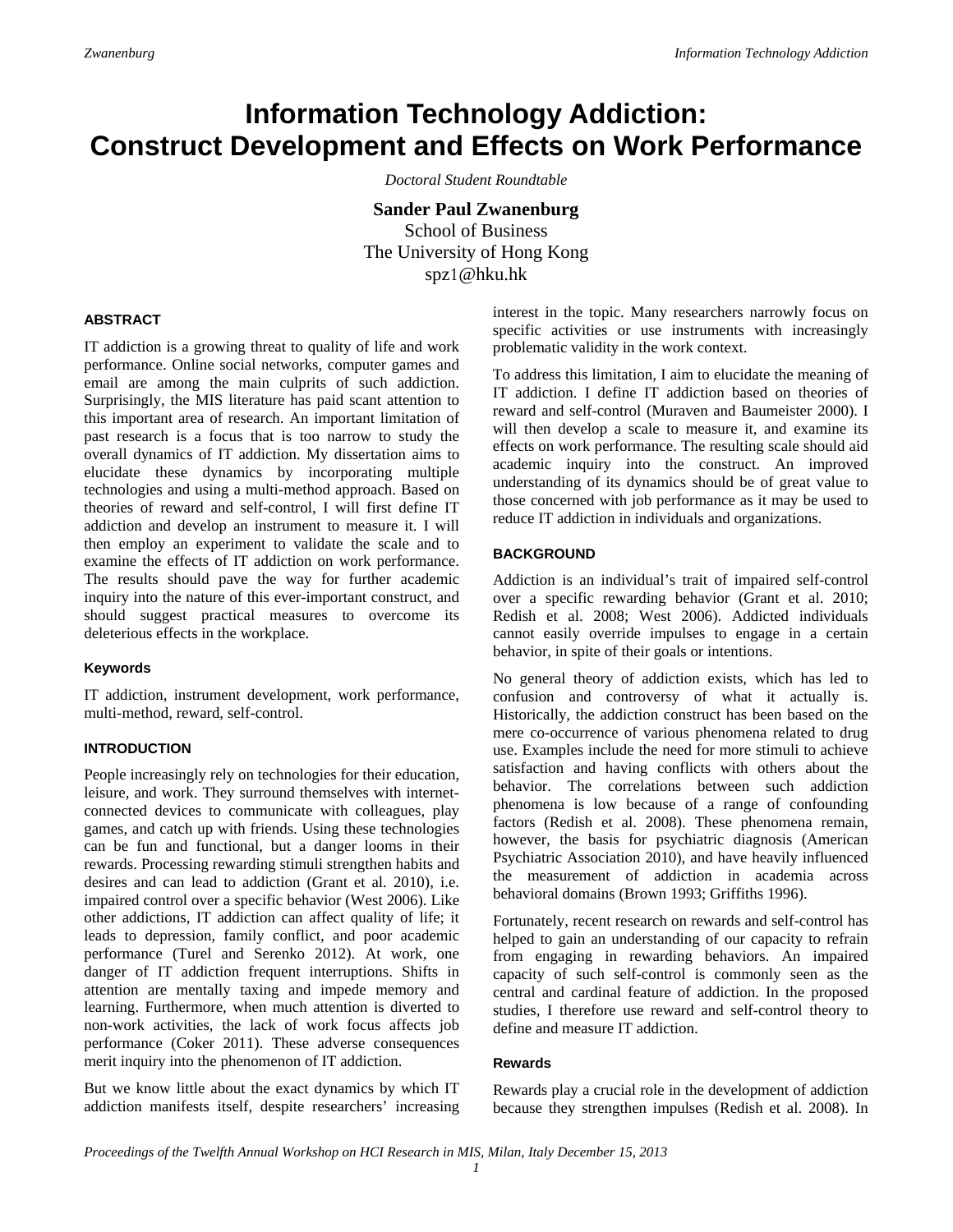addictions that do not involve intake of substances, reward is obtained from cognitively processing information that positively alters expectations about something important or relevant (Rihet et al. 2002). The function of reward is to facilitate learning and to assign motivational status to behavior. We quickly learn which cues, contexts, and actions precede reward, such that the subsequent perception of these cues or contexts automatically triggers an impulse to engage in the rewarding behavior. This impulse may lead to the behavior automatically or through desires. With repetition, these impulses strengthen and become harder to resist (Robinson and Berridge 2003). The corresponding neural associations are easily acquired but are difficult to lose; it can take tremendous effort to resist the desires and unlearn the habit of addiction.

#### **Self-Control**

Research on self-control has helped to understand who becomes addicted, and in which situations people fail to resist their impulses. Whether we enact or resist an impulse is conceived as the outcome of a competition between a domain-general self-control force and a domain-specific impulse force (Inzlicht and Schmeichel 2012). This selfcontrol force can be defined as the capacity to override impulses and to regulate behavior, thoughts, and emotion in favor of goals or plans (De Ridder et al. 2012). This capacity varies between individuals (trait self-control) and within individuals, across time and situations (state selfcontrol). People low (vs. high) in trait self-control report more addiction. Low trait self-control should hence predispose individuals to develop IT addiction.

Many other factors can influence the forces of self-control and impulses (Muraven and Baumeister 2000). For example, people tend to fail at self-control when they are in a bad mood, when they have slept poorly, when they have little intrinsic motivation for self-control, and when they have recently exerted effort to resist impulses. These factors should also predict when we fail to inhibit the use of IT.

#### **IT ADDICTION**

I define IT addiction as an individual's trait of impaired control over the use of an information technology. This means that an individual high in IT addiction has developed a behavioral pattern of IT disinhibitions: using an IT in spite of goals not to do so.

The control people have over their use of IT can become impaired in a similar way as their control over other rewarding behaviors such as gambling. Individuals may derive reward from IT use, which may strengthen subsequent impulses to use IT (Ko et al. 2009). These associations are persistent, and may lead individuals to use an IT even when this is in conflict with their goals, such as paying attention to other activities.

When enacting impulses to use an IT would conflict with a goal, one would need to override this impulse in favor of that goal. But the stronger these conflicted impulses are, the

more difficult this is. Various trait and state factors of selfcontrol should also predict disinhibited use of IT. Indeed, some studies on IT addiction have already demonstrated various factors, including trait self-control, specific genetic aberrations, and low conscientiousness.

#### **Object of Addiction**

Past studies on addiction have studied many IT artifacts, ranging from the internet (Young 1996) to eBay (Turel et al. 2011). An IT is addictive to the extent it repeatedly and positively alters expectations about something important (Rihet et al. 2002). This depends not just on the type of the technology that is used, but also on the information it communicates, and on the expectations and attitudes of the user. For this reason, the concept of IT addiction overlaps with other forms of addiction, such as gambling addiction.

In the proposed study, I consider a range IT artifacts, rather than a specific one. This focus supports the study of the overall relationships of IT addiction, because of the many commonalities across its forms, such as email addiction or eBay addiction. Today, individuals can engage in a wide range of activities using the same devices nearly anytime and anywhere. How self-control over such activities can become impaired is common as well, involving the reward pathway in the brain (Grant et al. 2010). Research has shown that our ability to override impulses over time and its relationship with many psychological constructs is the same across behavioral domains (De Ridder et al. 2012). Furthermore, across types of activities, IT addiction has detrimental effects on work performance; as a whole, IT addiction corresponds to heavier loss of productive time. Some workers may be addicted to email, others to social network sites, and again others to both email and social network sites. They have in common a lack of sustained focus on work tasks. Because of these commonalities, a generic lens should ease the study of IT addiction and its relationships with a range of other variables.

#### **Measurement**

IT addiction directly manifests in disinhibited IT use; the more one uses IT in spite of inhibitory goals, the more one is addicted. This symptom of impaired control is widely adopted in measurement instruments of forms of IT addiction.

IT addiction may also manifest in phenomena commonly associated with addiction in general, including salience, tolerance, withdrawal, conflict, mood modification, and relapse (Brown 1993; Griffiths 1996). But I do not include them in my instrument of IT addiction because of alternative explanations for these phenomena. To illustrate, consider someone who has just assumed a busy job, in which timely responses to clients' emails are essential for good performance. This person now needs to use email more than before; checking email starts to dominate thoughts and behavior throughout the day. This in turn leads to tensions and conflicts with family members. Losing technical access to the internet causes this person to feel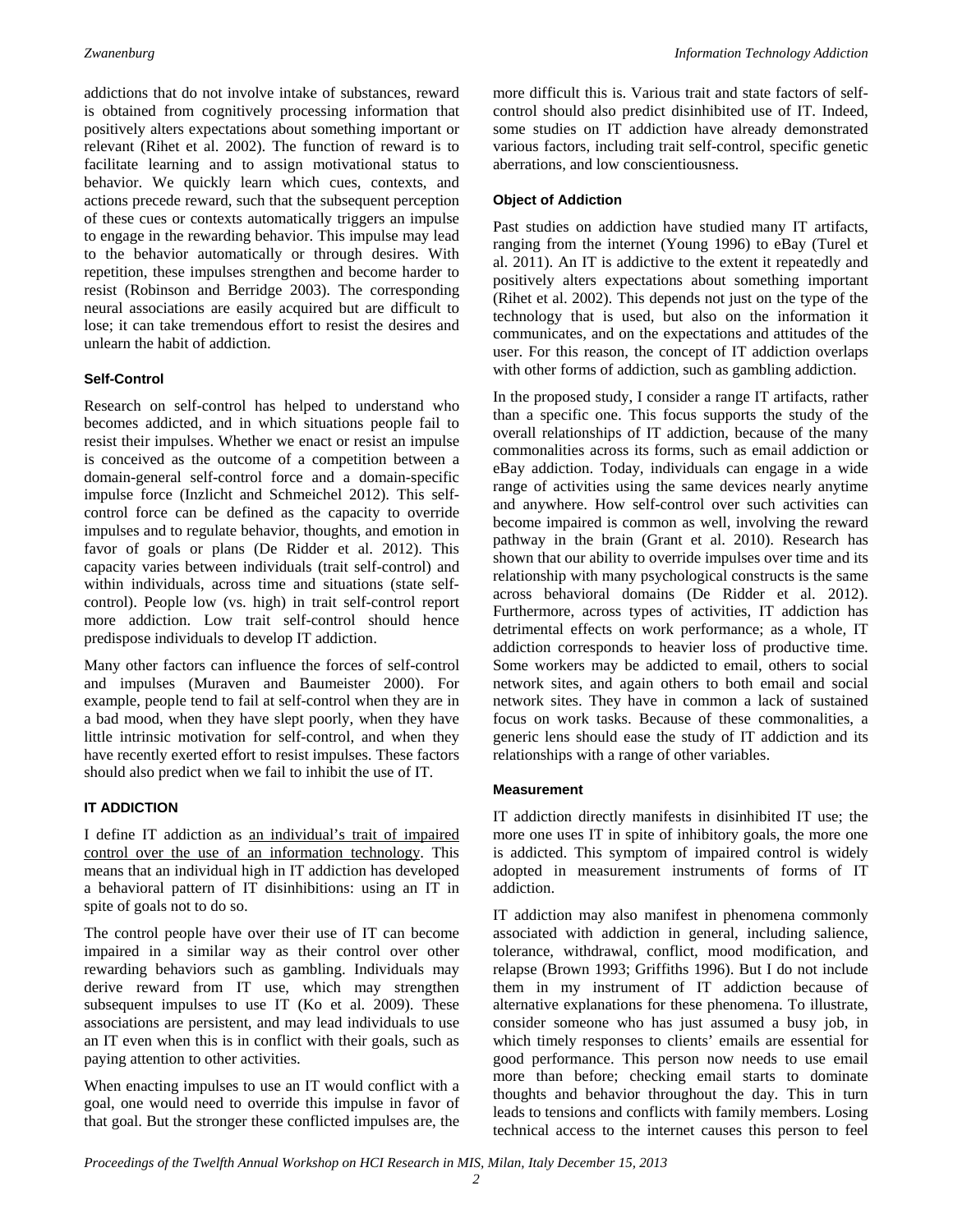restless and preoccupied with regaining access, since important emails may be missed. Once access is regained, this person feels excited to check for new emails. This person meets most if not all of the above addiction symptoms, depending on their exact measurement. But it is far from clear that this person's self-control over the use of email is impaired. This hypothetical example illustrates the limitations of this set of symptoms for measuring addictions which object plays important societal roles in everyday life. Valid measurement of impaired self-control over such an IT should therefore avoid relying on this set of symptoms.

I model IT addiction as a unidimensional continuous latent variable with reflective indicators. The unidimensionality is based on my focus on only the essential aspect of addiction, i.e. impaired self-control, rather than wide range of phenomena. Impaired self-control has been shown to be unidimensional in various addiction contexts. In accordance with current addiction literature (American Psychiatric Association 2010), I see addiction as a construct with varying degrees. I model the construct as reflective because of the assumption that IT addiction constitutes a cause of certain patterns in behavior.

#### **EFFECTS ON PERFORMANCE**

One danger of IT addiction is its negative effect on work performance (Beard 2002). This effect may be transmitted immediately (poor work focus), over a short term (e.g. poor sleep) and over a long term (e.g. poor focus at school). Little empirical work has elucidated this effect on work performance. A better understanding of the magnitude of the overall effect in general, and mechanisms of the immediate effects specifically, should help individuals and organizations address this deleterious effect. I therefore aim to estimate this magnitude and the extent to which IT addicts perform worse because they sacrifice attention at work in order to use IT.

Specifically, IT addiction influences *what* people pay attention to and *how long* they pay attention to something. The impulses of IT addicts may affect their performance by drawing their attention away from work toward IT use for non-work purposes. Such IT use is called cyberloafing. Cyberloafing is generally believed to drain productivity, but research on the overall effects of cyberloafing on job performance is scarce. Various research firms have estimated the total costs of cyberloafing by multiplying average wage with the total duration of cyberloafing. This approach may overestimate the costs; when done in moderation, cyberloafing may have the same positive effects on performance as taking breaks (Coker 2011). In one study, cyberloafing affected performance only when more than 12% of time was spent cyberloafing (Coker  $2011$ ). I therefore hypothesize that  $IT$  addiction is positively associated with cyberloafing (H1), and that high (vs. not high) levels of cyberloafing are associated with low work performance (H2).

The impulses of technology addicts may also affect their performance by fragmenting their attention. Because employees high (vs. low) in IT addiction have poorer selfcontrol over impulses to use an IT, I expect they shift their attention between tasks more frequently. Compared to attending tasks sequentially, multitasking (MT) costs both time and accuracy (Monsell 2003). Various experiments have shown that people who multitask more in daily life, perform worse on a multitasking test (Sanbonmatsu et al. 2013). I therefore hypothesize that IT addiction is positively associated with multitasking (H3), and that multitasking is negatively associated with work performance (H4).

As discussed, IT addiction may also affect work performance on a longer term. I therefore hypothesize that cyberloafing and multitasking *partially* mediate the effect of IT addiction on work performance (H5).

#### **METHOD**

To develop the instrument and test the hypotheses I employ a multi-method approach. I plan to conduct interviews, surveys, and a laboratory experiment. The procedures for developing the instrument – which I term the IT Addiction Scale (ITAS) – are mostly based on MacKenzie et al.'s (2011) guidelines. I first generate the items and test their content validity through interviews. I will then use the items in a pilot study, sampling more than 100 working adults (sample 1). Various psychometric tests would then lead to refinement of the scale. Next, I will combine the resulting scale with instruments of other constructs (including CL and MT) in a questionnaire. A sample of around 300 company executives enrolled in MBA programs at various universities (sample 2) would then self-administer the questionnaire. The resulting data would be used for various psychometric and hypothesis tests. For the experiment, a sample of around 100 working adults (sample 3), partially overlapping with sample 2, would come to the laboratory to complete a series of computer tasks. Some of the tasks are scored, providing a proxy of work performance. Several days after the experiment, they would administer the questionnaire online. I use these settings and procedures for validating the scale and testing the hypotheses.

As space is limited, I will only discuss in more detail some important considerations regarding item generation, test procedures (see Table 1), and the experiment procedures.

#### **Item Generation**

To develop the instrument, I have generated various items based on self-control theory. Each item consists of three elements: each refers to an action, a conditional inhibitory goal, and a situational self-control factor.

The action refers to specific uses of IT, which are introduced before the items. These uses are checking for email, text messages, online social networks and online news, playing electronic games, and online shopping. All these have been studied before in an addiction context. Each item refers to the same uses.

Similar to Hofmann (2012), I explicitly refer to an inhibitory goal in order to measure disinhibitions. This

*Proceedings of the Twelfth Annual Workshop on HCI Research in MIS, Milan, Italy December 15, 2013*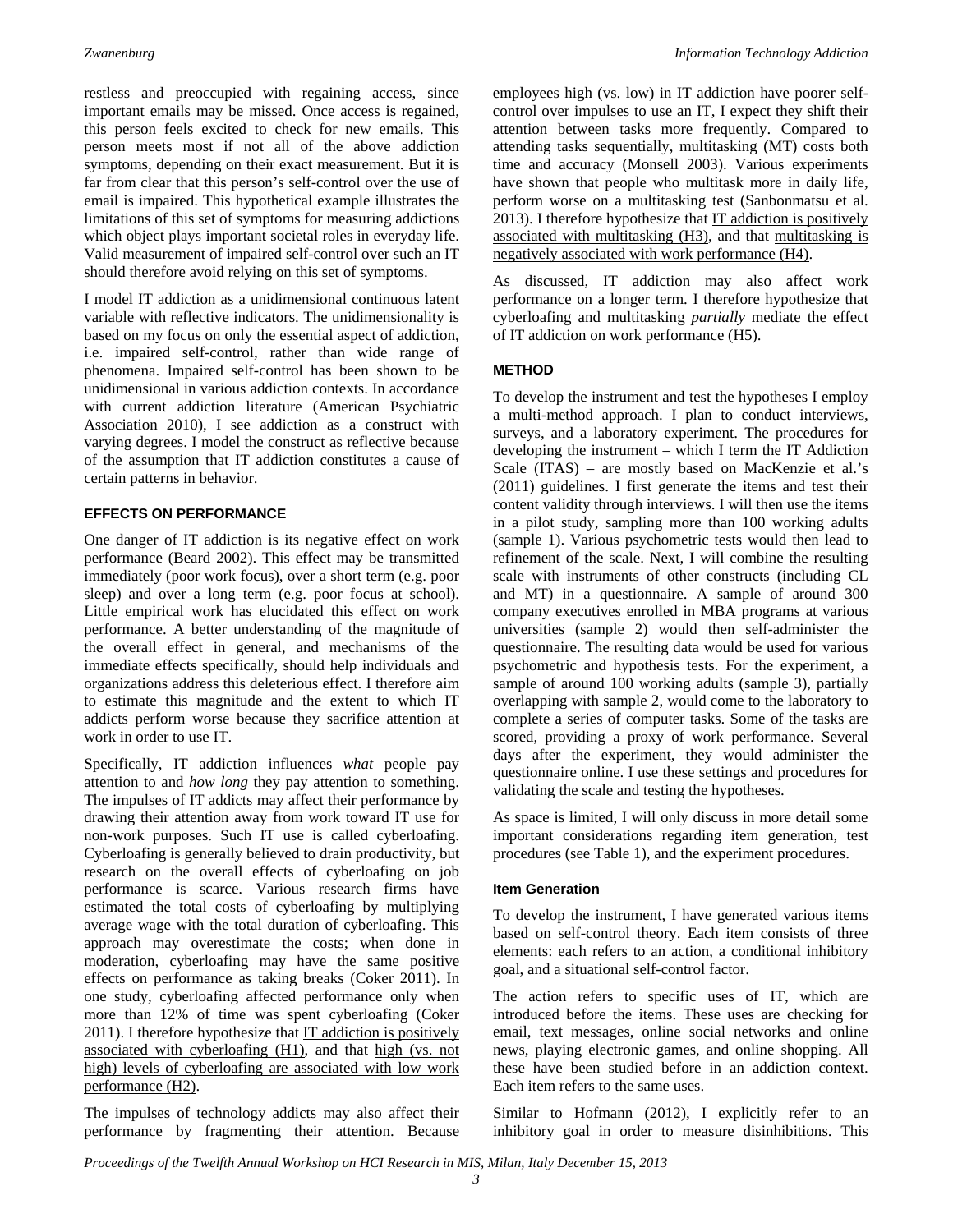inhibitory goal is the same for each item and refers broadly to the need to focus on other activities.

I use self-control theory to generate distinct items. Specifically, each item refers to one situational self-control factor, such as sleepiness. This approach makes the items more specific. It also allows for an additional validity test: if disinhibitions are measured, items referring to selfcontrol failure conditions (e.g. feeling sleepy) should be scored higher than those referring to self-control success conditions (e.g. feeling energetic).

Sample items include:

*I use IT for these activities…* 

- *… when I feel too sleepy for what I should be doing.*
- *… when I should be doing something dull instead.*
- *… when I should be doing something difficult instead.*

The response scale for all items is a 7-point Likert agreement scale.

| <b>Test</b>         | <b>Procedures</b>                                                                                                              |
|---------------------|--------------------------------------------------------------------------------------------------------------------------------|
| Content validity    | Through interviews and short questionnaires, I obtain ratings on the ease of answering and the match                           |
|                     | between IT addiction and the content of the items.                                                                             |
| Goodness of fit     | I evaluate the fit of both the measurement model (sample 1) and the full model (samples 2, 3) using                            |
|                     | various fit indicators.                                                                                                        |
| Item validity and   | In all samples, I evaluate the validity and reliability of the indicators at both the construct level and                      |
| reliability         | the indicator level (MacKenzie et al. 2011).                                                                                   |
| Predictive validity | Using sample 1, individual item scores will be compared using self-control theory. Moreover, using                             |
|                     | subsequent samples, I evaluate the associations of ITAS with a brief self-control measure (SC), a                              |
|                     | conscientiousness scale (Co), and experiment measures of the depletion effect (DE).                                            |
| Discriminant        | I test whether the average variance extracted of ITAS is greater than the squared correlations of ITAS                         |
| validity            | with measures of other constructs.                                                                                             |
| Test-retest         | I evaluate the within-subject correlation between ITAS scores obtained before and after the                                    |
| reliability         | experiment using the overlap of samples 2 and 3.                                                                               |
| Cross-validity      | I follow MacKenzie et al.'s (2011) guidelines to evaluate cross-validity.                                                      |
| Convergent          | I evaluate size and significance of the correlation of ITAS with the self-reported frequency of                                |
| validity            | inhibitory failure during the experiment (ITAlab).                                                                             |
| Impression          | I estimate personal IT use during the experiment with both a self-reported and an observed rating. I                           |
| Management          | use the difference as an indicator of bias.                                                                                    |
| Common Method       | I include four items that should be unrelated to any other item in the questionnaire, and use them to                          |
| <b>Bias</b>         | detect and control for method bias.                                                                                            |
| Hypotheses 1 and    | I evaluate the effects of ITAS using a cyberloafing scale $(CL_{job})$ , a multitasking scale $(MT_{job})$ , and               |
| 3                   | using experiment measures of cyberloafing $(C_{\text{Lab}})$ and multitasking $(MT_{\text{lab}})$ .                            |
| Hypotheses 2 and    | I evaluate the size and significance of the effect of CL <sub>lab</sub> and CL <sub>job</sub> on WP, and that of the effect of |
| 4                   | $MTlab$ , and $MTjob$ on WP.                                                                                                   |
| Hypotheses 5        | I evaluate the size and significance of the effect of IT addiction on WP while controlling for its effect                      |
|                     | on CL and MT.                                                                                                                  |
| Robustness of       | I test the extent to which controlling for SC, Co and intrinsic motivation for the experiment affects                          |
| findings            | the tests of H1 and H3. To exclude an alternative explanation for findings, I test whether ITAS                                |
|                     | improves the prediction of $CL_{job}$ on $CL_{lab}$ , and $MT_{job}$ on $MT_{lab}$ .                                           |

**Table 1. Overview of Test Procedures** 

#### **Lab Procedures**

Participants of the laboratory experiment will work through five phases of computer tasks: (1) answering questions on state fatigue, (2) execute various scored tasks, (3) execute tasks relevant to another study (40 minutes), (4) execute more scored tasks, and (5) answer questions on state fatigue, intrinsic motivation in the experiment, and personal use of IT during the experiment. The tasks in phases 2 and 4 are designed to resemble a work situation with a main task and incoming tasks. Participants may either sustain their focus on a scored reading comprehension task and score many points, or respond to incoming trivia questions and score little points. This design allows for measurement of multitasking  $(MT<sub>lab</sub>)$  and a proxy of WP.

While they go through the five rounds, participants are technically able to use the lab's internet access for personal purposes. Their computer use and overt behavior is secretly recorded with software and a camera (consent will be obtained post-hoc). This allows for measuring personal IT use during the experiment (cyberloafing,  $CL<sub>lab</sub>$ ) and for estimating impression management bias (see Table 1).

Since the process of acquisition and strengthening of impulses play an important role in the development of addiction (Robinson and Berridge 2003), participants high (vs. low) in IT addiction should have more and stronger impulses to use IT during the experiment. They would hence need to exert more self-control to focus on the experiment and become more easily depleted than others